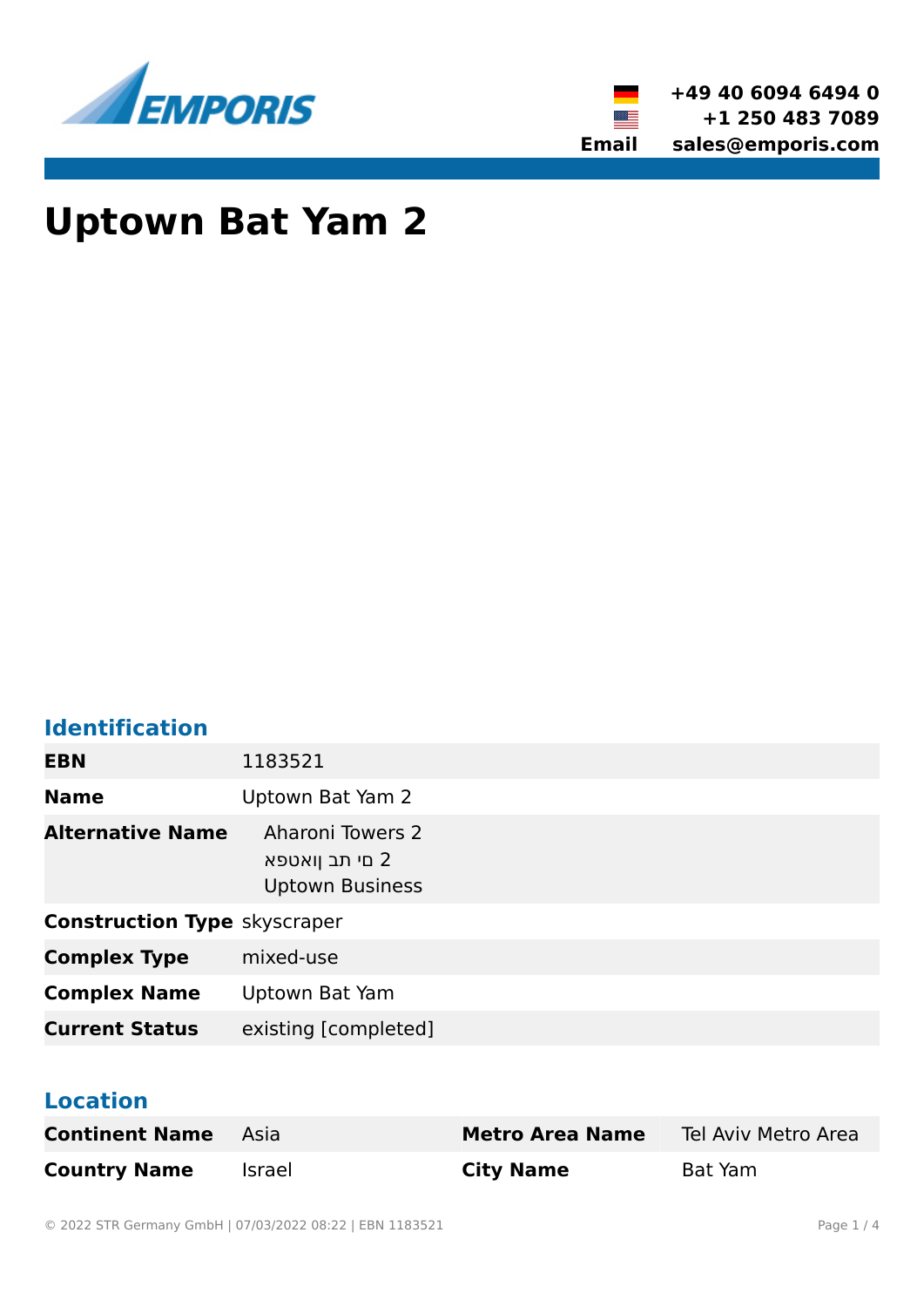

| <b>State Name</b>                                                                                                                | <b>Tel Aviv District</b>                                   | <b>Address (as text)</b>            | 37 HaRav<br>Nissenbaum<br><b>Boulevard with</b><br>Ehud Kinamon and<br>HaCharoshet |  |  |  |
|----------------------------------------------------------------------------------------------------------------------------------|------------------------------------------------------------|-------------------------------------|------------------------------------------------------------------------------------|--|--|--|
| <b>Description</b>                                                                                                               |                                                            |                                     |                                                                                    |  |  |  |
| <b>Structural</b><br><b>Material</b>                                                                                             | concrete                                                   | <b>Main Usage</b>                   | <b>E</b> residential<br>condominium<br><b>C</b> commercial office                  |  |  |  |
| <b>Facade System</b>                                                                                                             | curtain wall<br>superfacade                                | <b>Side Usage</b>                   | shopping center                                                                    |  |  |  |
| <b>Architectural style postmodernism</b>                                                                                         |                                                            |                                     |                                                                                    |  |  |  |
|                                                                                                                                  |                                                            |                                     |                                                                                    |  |  |  |
| <b>Spatial dimensions</b>                                                                                                        |                                                            |                                     |                                                                                    |  |  |  |
| <b>Height (structural)</b>                                                                                                       | 456.04 ft                                                  | <b>Floors (underground)</b>         | 6                                                                                  |  |  |  |
| Height (tip)                                                                                                                     | 456.04 ft                                                  | <b>Floors (overground)</b>          | 36                                                                                 |  |  |  |
| <b>Height (roof)</b>                                                                                                             | 456.04 ft                                                  | <b>Units</b>                        | <b>Buy full PDF</b>                                                                |  |  |  |
| <b>Years and costs</b><br><b>Year (construction</b><br>start)                                                                    | 2015                                                       | <b>Year (construction</b><br>end)   | 2019                                                                               |  |  |  |
|                                                                                                                                  |                                                            |                                     |                                                                                    |  |  |  |
| <b>Facts</b><br>• Includes a 4 floor shopping center, 20 office floors and 10 residential floors (two<br>part-technical floors). |                                                            |                                     |                                                                                    |  |  |  |
| <b>Involved companies</b>                                                                                                        |                                                            |                                     |                                                                                    |  |  |  |
| <b>MYS Architects</b><br>1 Ben Gurion Street, B.S.R Tower 2<br>Phone 972 3 6158000<br>51201 Bnei Brak<br>972 3 6158001<br>Fax    |                                                            |                                     |                                                                                    |  |  |  |
| <b>Need additional information? Contact us now!</b>                                                                              |                                                            |                                     |                                                                                    |  |  |  |
| Phone<br>Phone<br>Email                                                                                                          | +49 40 6094 6494 0<br>+1 250 483 7089<br>sales@emporis.com | Hamburg<br>New York<br><b>Tokyo</b> | 09:00 am - 07:00 pm<br>03:00 am - 01:00 pm<br>04:00 pm - 02:00 am                  |  |  |  |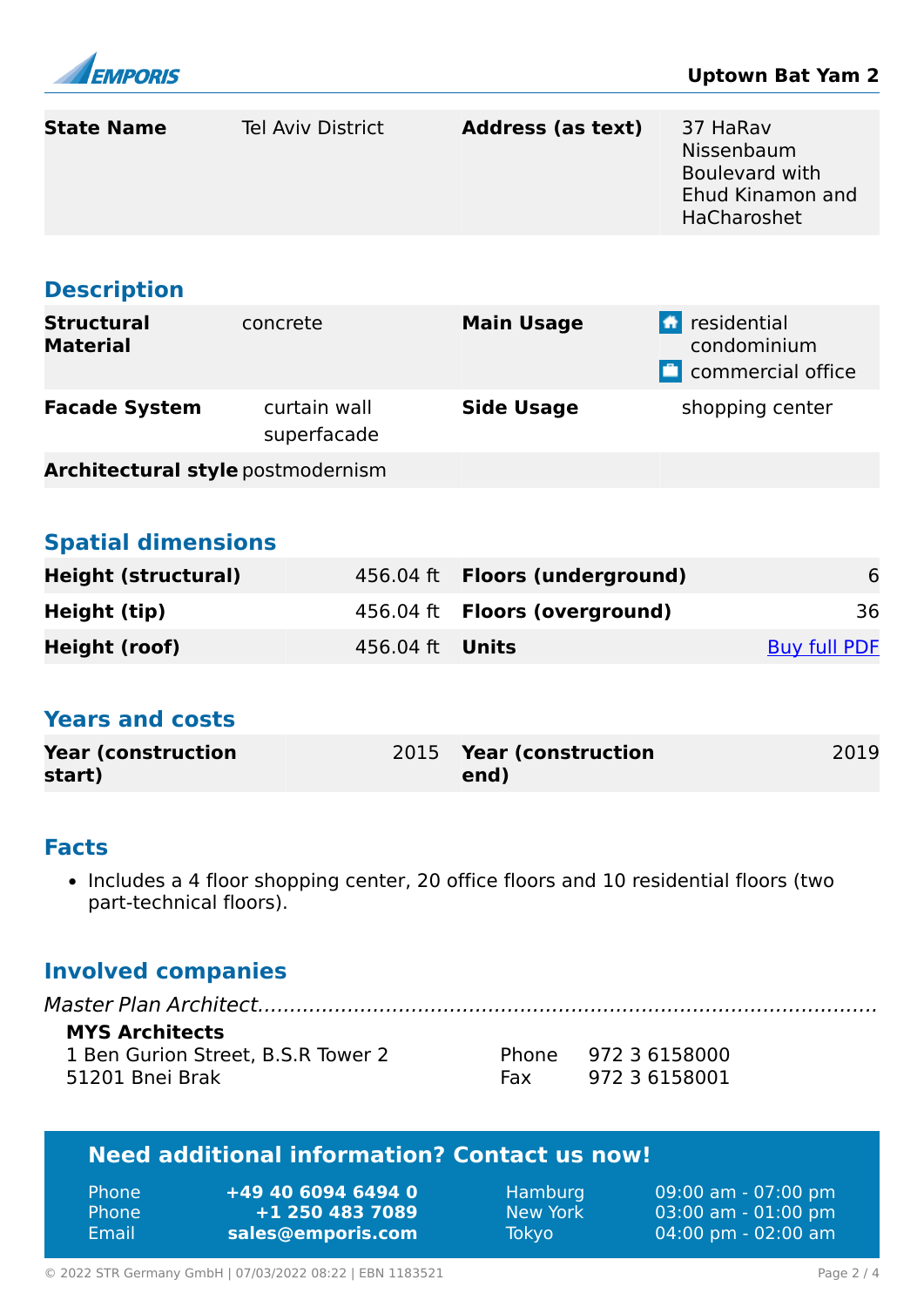

Israel Email info@m-y-s.com

### **Additional company data available for this building**

| <b>Acoustics Consultant</b>               | <b>Buy full PDF</b> | <b>Facade Supplier</b>                             | <b>Buy full PDF</b> |
|-------------------------------------------|---------------------|----------------------------------------------------|---------------------|
| <b>Construction Company</b>               | <b>Buy full PDF</b> | <b>Foundation</b><br><b>Engineering</b>            | <b>Buy full PDF</b> |
| <b>Cooling Installation</b>               | <b>Buy full PDF</b> | <b>Project Management</b>                          | <b>Buy full PDF</b> |
| <b>Developer</b>                          | <b>Buy full PDF</b> | <b>Sanitary Engineering</b>                        | <b>Buy full PDF</b> |
| <b>Electrical Engineering</b>             | <b>Buy full PDF</b> | <b>Sealants &amp; Adhesives</b><br><b>Supplier</b> | <b>Buy full PDF</b> |
| <b>Elevator Engineering</b>               | <b>Buy full PDF</b> | <b>Security System</b><br><b>Consultant</b>        | <b>Buy full PDF</b> |
| <b>Energy Consultant</b>                  | <b>Buy full PDF</b> | <b>Structural Engineering</b>                      | <b>Buy full PDF</b> |
| <b>Environmental</b><br><b>Consultant</b> | <b>Buy full PDF</b> |                                                    |                     |

## **Need additional information? Contact us now!**

Phone **+49 40 6094 6494 0<br>
Phone <b>+1 250 483 7089** Phone **+1 250 483 7089** Email **<sales@emporis.com>**

Hamburg 09:00 am - 07:00 pm<br>New York 03:00 am - 01:00 pm New York 03:00 am - 01:00 pm<br>Tokyo 04:00 pm - 02:00 am 04:00 pm - 02:00 am